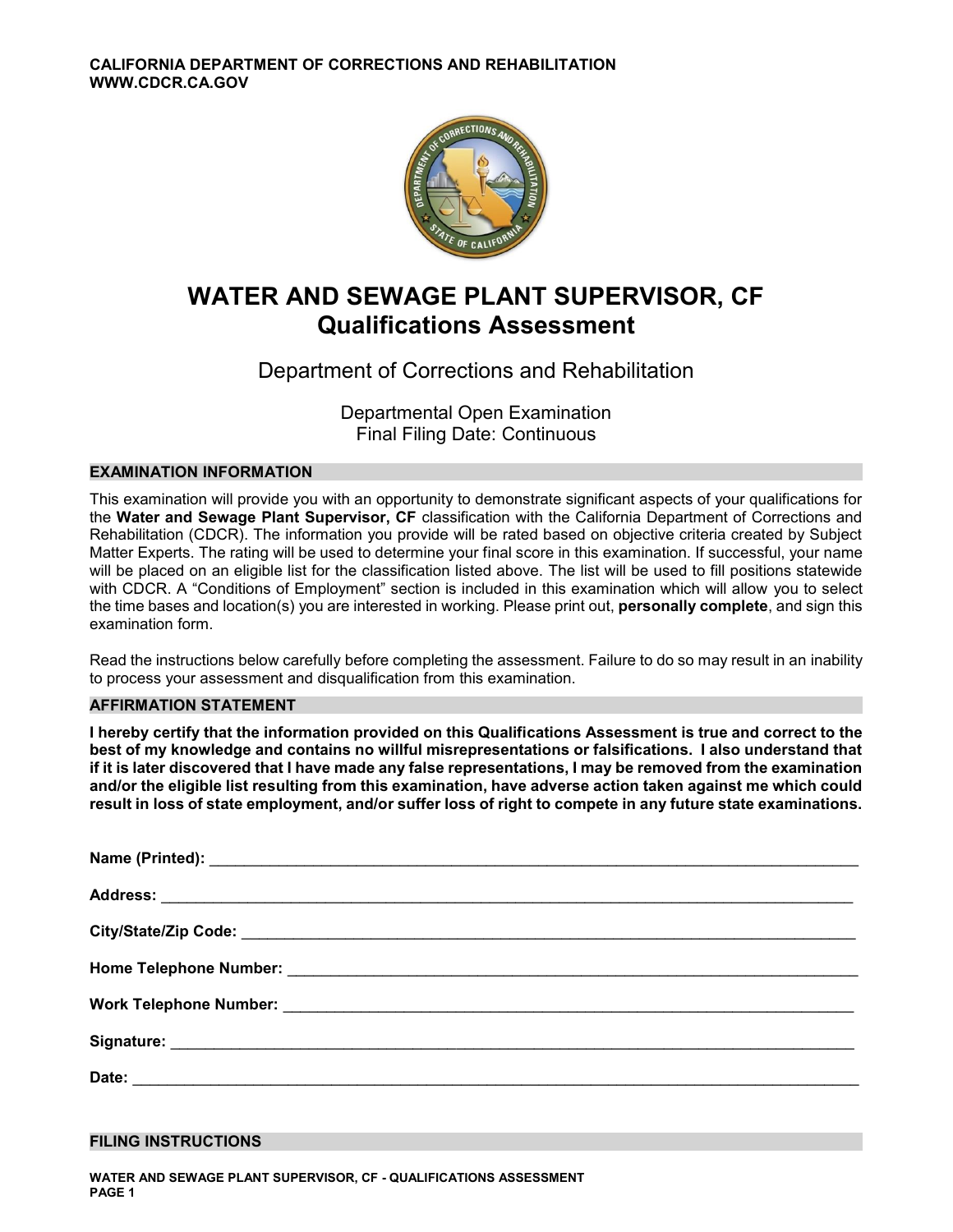## **All applicants must complete and submit the following examination materials:**

- [Examination Application \(STD. 678\)](https://jobs.ca.gov/pdf/STD678.pdf)
- Qualifications Assessment

By mail to:

 **Talent and Career Services Department of Corrections and Rehabilitation P.O. Box 942883 Sacramento, CA 94283-0001** 

Or in person at:

 **1515 S Street Department of Corrections and Rehabilitation Sacramento, CA 95811-7243 Attn: Talent Acquisition and Career Services 101 N**

If you are personally delivering your application and Qualifications Assessment, you must do so between the hours of **8:00 a.m.** and **5:00 p.m.**, Monday through Friday, excluding holidays, on or before the cut-off dates to the street address listed above.

# **NOTE:**

- All examination materials must have original signatures.
- Be sure your envelope has adequate postage if submitting via mail.
- Faxed or emailed copies will **NOT** be accepted under any circumstances.
- Make and keep a photocopy of the completed Qualifications Assessment for your records.

### **GENERAL INSTRUCTIONS**

This Qualifications Assessment is the sole component of the examination. To obtain a position on the eligible list, a minimum score of 70% must be achieved. Therefore, please be sure to review and follow all instructions carefully as missing or incomplete information may result in disqualification or a lower score.

This examination is comprised of the following areas:

- Affirmation Statement (page 1)
- Filing Instructions / General Instructions (page 2)
- Prior State Employment / Conditions of Employment (pages 3 4)
- Rating Instructions (page 5)
- Knowledge & Experience Assessment (pages 6 10)
- Recruitment Questionnaire (pages 11 12)

# **YOUR RESPONSES ARE SUBJECT TO VERIFICATION**

Please keep in mind that all information provided on this Qualifications Assessment will be subject to verification at any time during the examination process, hiring process, and even after gaining employment. Anyone who misrepresents his/her experience will be subject to adverse consequences, which could include the following action(s):

- Removal from the examination process
- Removal from the eligible list / certification list
- Loss of State employment
- Loss of rights to compete in any future state examinations

### **PRIOR STATE EMPLOYMENT INFORMATION**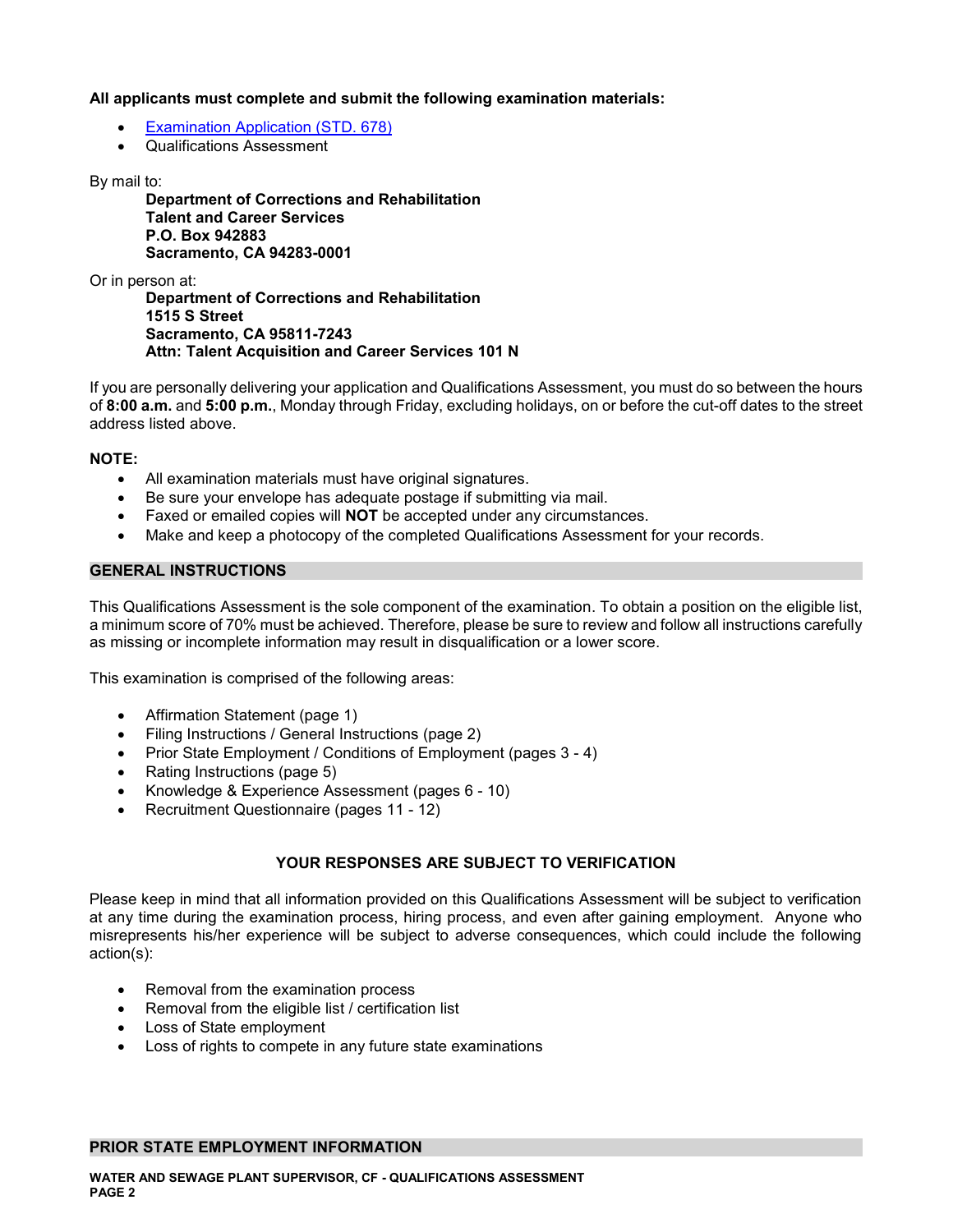**Complete this next section ONLY if you have been previously dismissed from California State Civil Service employment by punitive action or as a result of disciplinary proceedings. IF THIS DOES NOT APPLY TO YOU, please skip this question.** 

**Do you have written permission from the California Department of Human Resources (CalHR) to take this examination?** 



**State Personnel Board, Rule 211 provides that a dismissed state employee may only participate in State Civil Service examinations if he/she has obtained prior consent from the State Personnel Board.** 

# **CONDITIONS OF EMPLOYMENT**

# **PLEASE MARK THE APPROPRIATE BOX(ES) OF YOUR CHOICE.**

If you are successful in this examination, your name will be placed on an active employment list and referred to fill vacancies Statewide according to the conditions you specify on this form.

# **TYPE OF APPOINTMENT YOU WILL ACCEPT**

Please mark the appropriate box(es) - you may check "(A) Any" if you are willing to accept any type of employment.

| $\square$ (D) Permanent Full-Time | $\square$ (R) Permanent Part-Time $\square$ (K) Limited-Term Full-Time $\square$ (A) Any |  |
|-----------------------------------|------------------------------------------------------------------------------------------|--|
|-----------------------------------|------------------------------------------------------------------------------------------|--|

If all are marked and you receive an appointment other than permanent full-time, your name will continue to be considered for permanent full-time positions.

# **LOCATION(S) YOU ARE WILLING TO WORK**

☐ **5 ANYWHERE IN THE STATE –** If this box is marked, no further selection is necessary

# **NORTHERN REGION**

- 
- 
- 
- 
- Mule Creek State Prison ☐ 2500 **Modoc County** ☐ 4700 **Siskiyou County**  Pine Grove Youth Conservation ☐ 2800 **Napa County** Camp ☐ 4800 **Solano County**
- ☐ 2900 **Nevada County**  California Medical Facility ☐ 0400 **Butte County**
- ☐ **Placer County**  CSP, Solano 3100 ☐ 0500 **Calaveras County**
- ☐ 0600 **Colusa County**
- ☐ ☐ 5100 **Sutter County** 3400 **Sacramento County** ☐ 0700 **Contra Costa County**  CSP, Sacramento ☐ 5200 **Tehama County**
- 
- 
- 
- 
- 
- 
- ☐ 1800 **Lassen County**  O.H. Close YCF
- California Correctional Center N.A. Chaderjian YCF
- High Desert State Prison

### **CENTRAL REGION**

- 
- 
- ☐ ☐ 2300 **Mendocino County** 0300 **Amador County** ☐ 4600 **Sierra County** 
	-
	-
	-
	-
	- ☐ 4900 **Sonoma County** 3200 **Plumas County** ☐
	-
	-
	-
- ☐ 0800 **Del Norte County**  Folsom State Prison ☐ 5300 **Trinity County**  Pelican Bay State Prison Richard A. McGee Correctional
- Training Center ☐ 5500 **Tuolumne County** ☐ 0900 **El Dorado County**  Sierra Conservation Center ☐ 3800 – **San Francisco County** 1100 – **Glenn County** ☐
- ☐ ☐ 3900 **San Joaquin County** 1200 **Humboldt County**  Deuel Vocational Institute ☐ 5800 **Yuba County** 
	-
	- California Health Care Facility
	-
	-
	-
- ☐ 0100 **Alameda County** ☐ 2100 **Marin County** ☐ 4100 **San Mateo County**
- ☐ 0200 **Alpine County**  CSP, San Quentin ☐ 4500 **Shasta County** 
	-
	-
	-
	-
	-
	-
	-
	-
	-
	-
	-
	- ☐ 5700 **Yolo County**
	-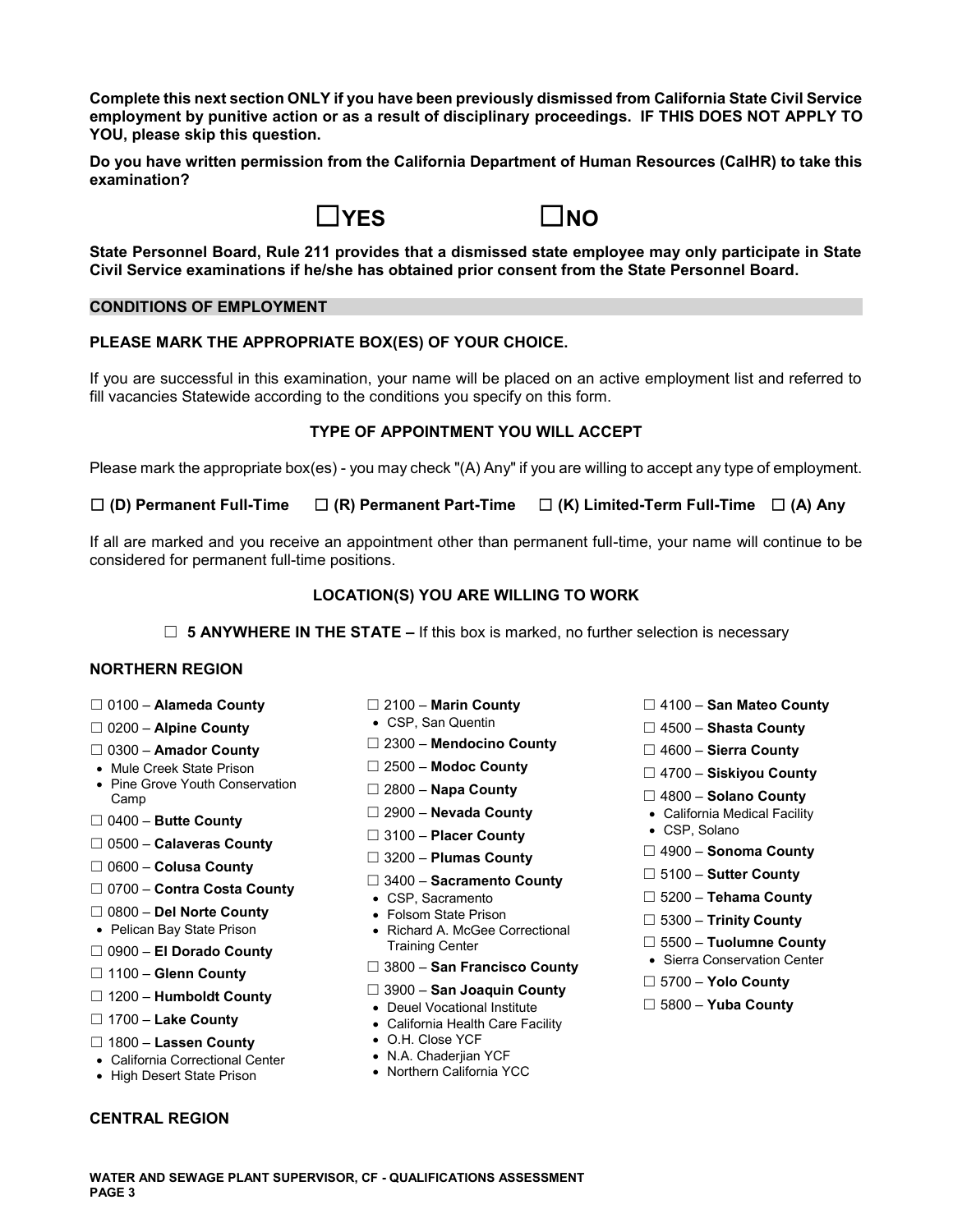- 
- 
- □ 1400 Inyo County
- 
- California City Correctional <br>
Facility Correctional **□ 2000 Madera County Department County**<br>
County **County Activity Activity** Central California Women's
- 
- Kern Valley State Prison
- 
- 

- 
- 
- CA Substance Abuse Treatment ☐ 3500 – **San Benito County** 1500 – **Kern County** ☐ Facility
	-
- Central California Women's California Correctional Institution California Men's Colony Facility
	-
- Wasco State Prison **□ 2200 Mariposa County** 
	-
	-
- ☐ 1000 **Fresno County** ☐ 1600 **Kings County** ☐ 2700 **Monterey County**
- Pleasant Valley State Prison Avenal State Prison Correctional Training Facility
	-
	-
	-
	-
- North Kern State Prison  **North Kern State Prison North Kern State Prison**<br>■ North Kern State Prison North County **D** 4400 **Santa Cruz County**<br>■ Wasco State Prison □ 2200 Marinosa County
	-
	- ☐ 2400 **Merced County** ☐ 5000 **Stanislaus County**
	- ☐ 2600 **Mono County** ☐ 5400 **Tulare County**

### **SOUTHERN REGION**

- 
- 
- 
- 
- 
- 
- 
- 
- 
- 
- ☐ **Los Angeles County**  Ironwood State Prison 1900 ☐ 5600 **Ventura County**  CSP, Los Angeles County ☐ 3600 **San Bernardino**  Ventura YCF □ 3000 – **Orange County**<br>• California Institution for Men
	-
	- California Institution for Women
- ☐ 1300 **Imperial County** ☐ 3300 **Riverside County** ☐ 3700 **San Diego County**
- Calipatria State Prison California Rehabilitation Center RJ Donovan Correctional Facility
- CSP, Centinela **COUNTY** Chuckawalla Valley State Prison **◯ 4200 Santa Barbara County**<br>
□ 1900 Los Angeles County Ironwood State Prison
	-
	-

### **ADDRESS OR EMPLOYMENT CHANGES**

After list release, successful candidates may update any address and/or availability for employment preference information by accessing their [CalCareer Account](https://www.jobs.ca.gov/) [\(www.jobs.ca.gov](www.jobs.ca.gov)) on the California Department of Human Resources (CalHR) website or by notifying CDCR at the following address:

> California Department of Corrections and Rehabilitation Office of Workforce Planning P.O. Box 942883 Sacramento, CA 94283-0001 Attn: Certification Unit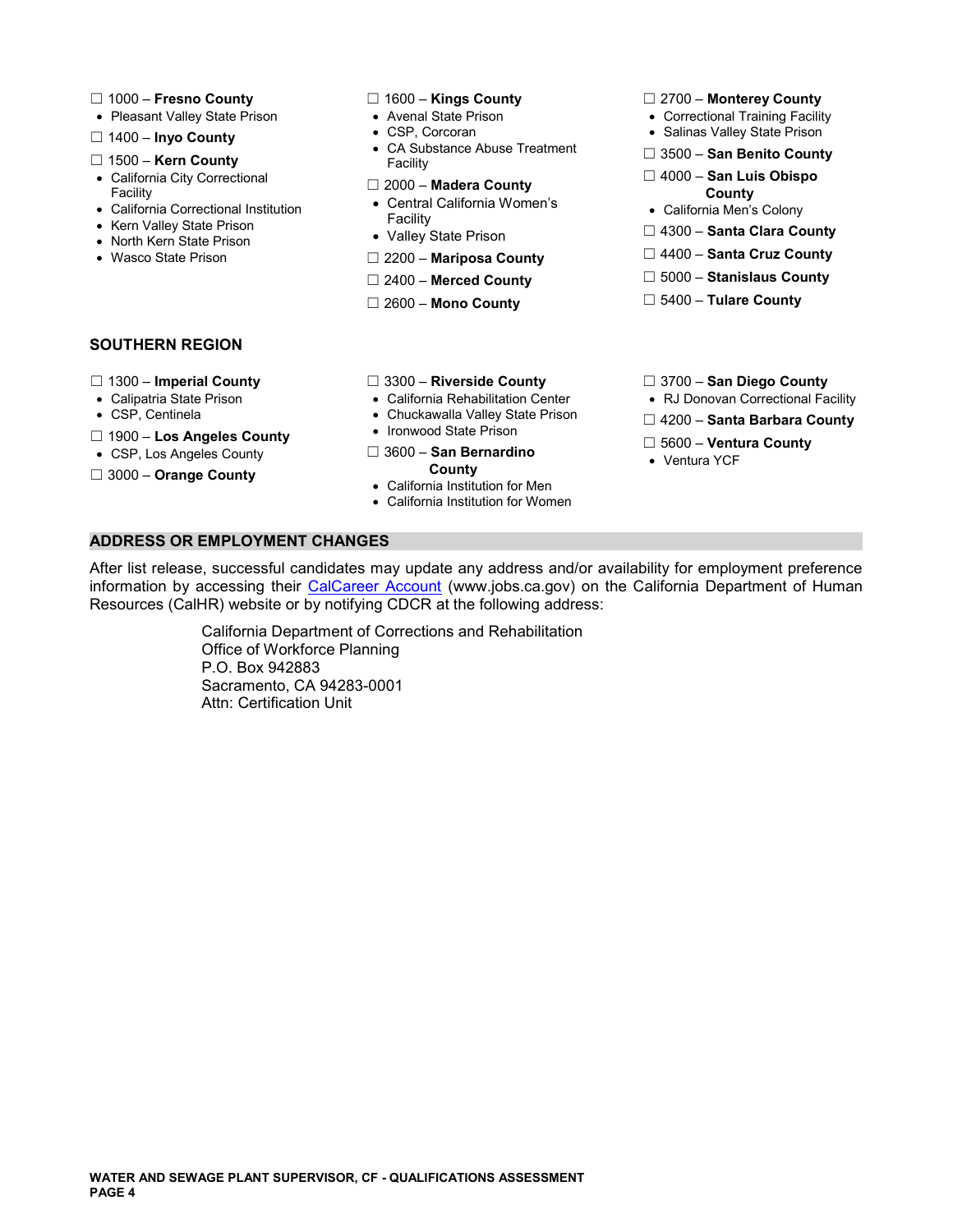#### **RATING INSTRUCTIONS**

Rate your knowledge and experience performing specific job-related actions, using the rating scale(s) below.

Respond to each statement, beginning on the following page, by indicating how the statement applies to you. You are required to respond to every statement by marking one option for each of the two scales provided. Responses may not be changed or added once submitted to the Office of Workforce Planning. Missing responses will result in a lower score.

In responding to each statement, you may refer to your FORMAL EDUCATION, FORMAL TRAINING COURSES, and/or WORK EXPERIENCE whether paid or not paid.

### **SCALE #1 - KNOWLEDGE RELATED TO PERFORMING THIS ACTION**

#### **Extensive Knowledge**

I possess an expert knowledge level to the extent that I have effectively performed tasks related to this knowledge in the most difficult and complex situations **and** I have instructed others on specific aspects of this knowledge.

#### **Moderate Knowledge**

I possess an advanced knowledge level to the extent that I could effectively perform this task under the majority of circumstances or situations encountered.

#### **Basic Knowledge**

I possess a sufficient knowledge level that would allow me to perform this task successfully in routine situations.

#### **Limited Knowledge**

I have some knowledge of how to perform this task, but I may require additional instruction to apply my knowledge effectively.

#### **No Knowledge**

I have no knowledge of how to perform this task or what it may entail.

### **SCALE #2 - EXPERIENCE RELATED TO PERFORMING THIS ACTION**

#### **Extensive Experience**

I have more than 4 years of experience in regularly performing this action **and** I have instructed others on this specific action.

#### **Moderate Experience**

I have more than 3 years, but less than 4 years of experience performing this action **and** I can perform it independently.

#### **Basic Experience**

I have more than 2 years, but less than 3 years of experience performing this action **and** I have performed it regularly with minimal or no assistance.

#### **Limited Experience**

I have less than 2 years of experience in performing this action **and** I may require assistance for successful performance.

#### **No Experience**

I have never performed this action.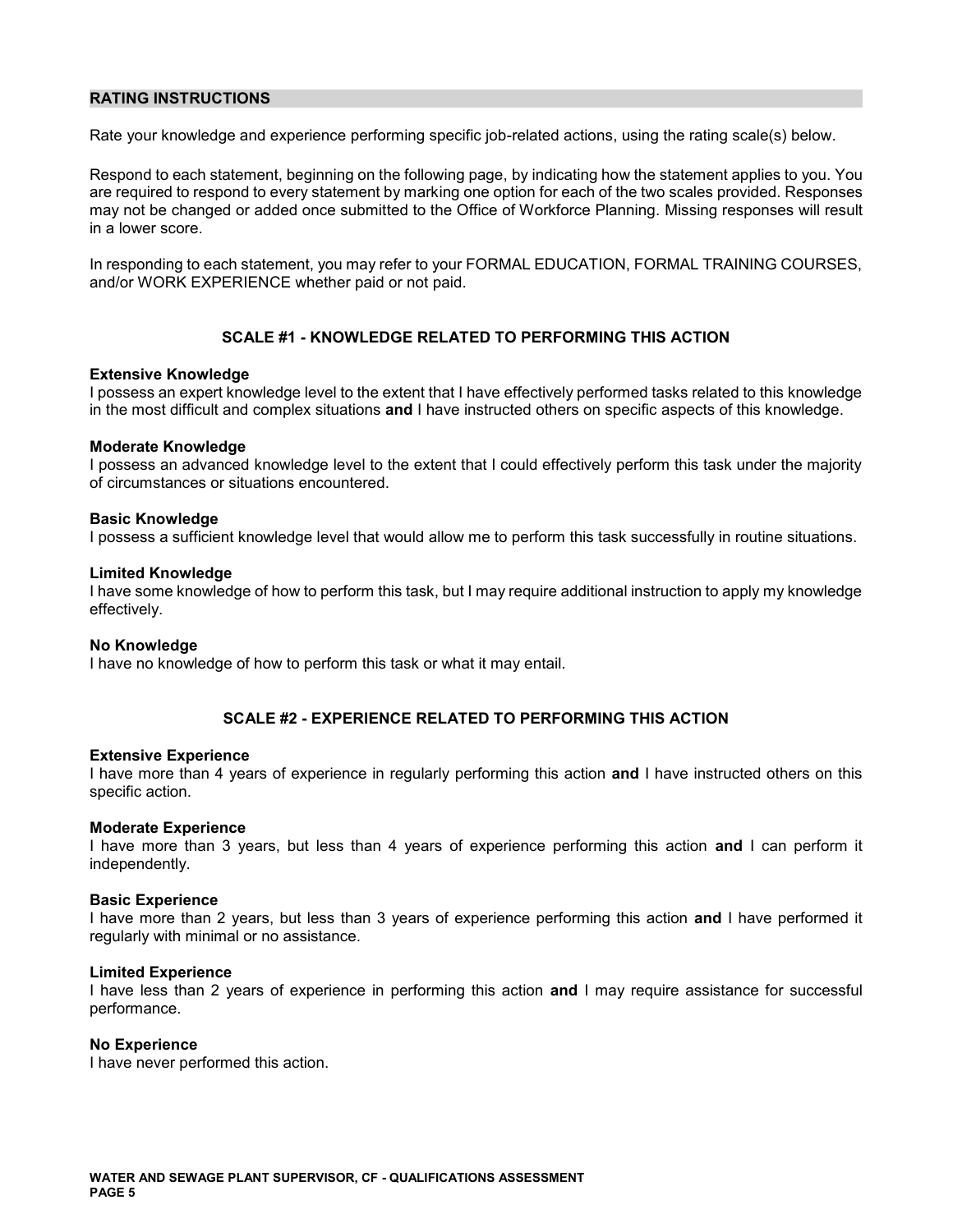1. Perform cleaning, painting, and maintenance of equipment (e.g., motors, pumps, pipes, etc.) in order to extend the functional life.

#### **Knowledge related to performing this action Experience related to performing this action**

- ☐ Extensive Knowledge ☐ Extensive Experience
- ☐ Moderate Knowledge ☐ Moderate Experience
- ☐ Basic Knowledge ☐ Basic Experience
- ☐ Limited Knowledge ☐ Limited Experience
- ☐ No Knowledge ☐ No Experience

- 
- 
- 
- 
- 

2. Operate swimming pool and mechanical/related equipment (e.g., pumps, filters, analyzers, compressors, etc.).

#### **Knowledge related to performing this action Experience related to performing this action**

- ☐ Extensive Knowledge ☐ Extensive Experience
- ☐ Moderate Knowledge ☐ Moderate Experience
- 
- ☐ Limited Knowledge ☐ Limited Experience
- ☐ No Knowledge ☐ No Experience

- 
- 
- ☐ Basic Knowledge ☐ Basic Experience
	-
	-

3. Operate equipment as a relief operator to provide adequate coverage, when necessary.

#### **Knowledge related to performing this action Experience related to performing this action**

- ☐ Extensive Knowledge ☐ Extensive Experience
- 
- ☐ Basic Knowledge ☐ Basic Experience
- ☐ Limited Knowledge ☐ Limited Experience
- 

- 
- ☐ Moderate Knowledge ☐ Moderate Experience
	-
	-
- ☐ No Knowledge ☐ No Experience

4. Perform minor plumbing duties in connection with water and sewage plant systems to maintain and repair plumbing in the treatment facility.

#### **Knowledge related to performing this action Experience related to performing this action**

- ☐ Extensive Knowledge ☐ Extensive Experience
- ☐ Moderate Knowledge ☐ Moderate Experience
- ☐ Basic Knowledge ☐ Basic Experience
- ☐ Limited Knowledge ☐ Limited Experience
- ☐ No Knowledge ☐ No Experience

- 
- 
- 
- 
- 

Interpret tests and determine the necessary changes in dosage and treatment processes to produce potable water and compliant effluent water.

# **Knowledge related to performing this action Experience related to performing this action**

- ☐ Extensive Knowledge ☐ Extensive Experience
- ☐ Moderate Knowledge ☐ Moderate Experience
- ☐ Basic Knowledge ☐ Basic Experience
- ☐ Limited Knowledge ☐ Limited Experience
- ☐ No Knowledge ☐ No Experience

- 
- 
- 
- 
-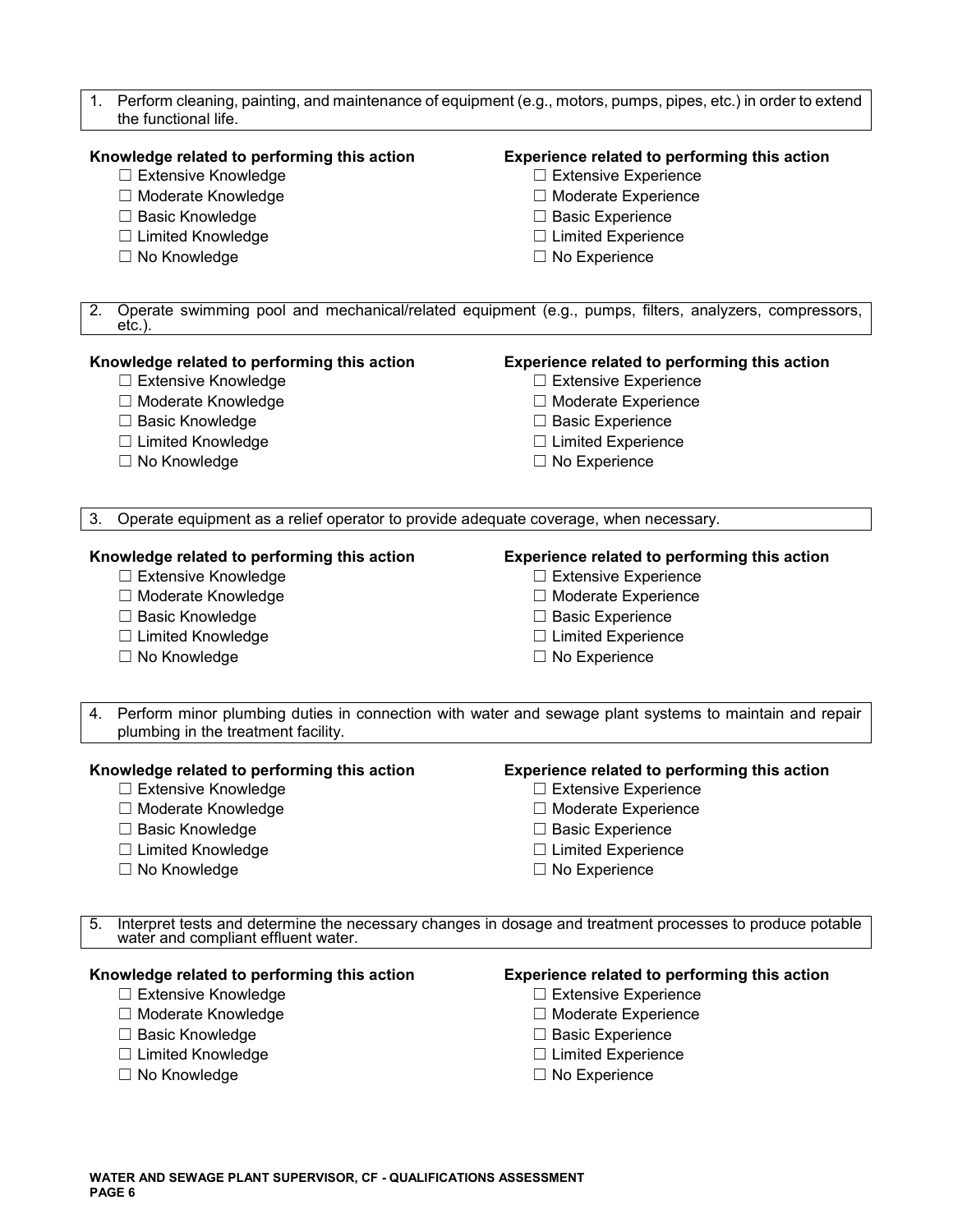| water and compliant effluent water.                                                           | 6. Add chemicals (e.g., ammonia, chlorine, or lime, etc.) to disinfect and deodorize water to provide potable         |
|-----------------------------------------------------------------------------------------------|-----------------------------------------------------------------------------------------------------------------------|
| Knowledge related to performing this action                                                   | Experience related to performing this action                                                                          |
| □ Extensive Knowledge                                                                         | $\Box$ Extensive Experience                                                                                           |
| □ Moderate Knowledge                                                                          | □ Moderate Experience                                                                                                 |
| □ Basic Knowledge                                                                             | $\Box$ Basic Experience                                                                                               |
| □ Limited Knowledge                                                                           | $\Box$ Limited Experience                                                                                             |
| $\Box$ No Knowledge                                                                           | $\Box$ No Experience                                                                                                  |
|                                                                                               |                                                                                                                       |
| Monitor status of equipment to meet load requirements and detect possible malfunctions.<br>7. |                                                                                                                       |
| Knowledge related to performing this action                                                   | Experience related to performing this action                                                                          |
| □ Extensive Knowledge                                                                         | $\Box$ Extensive Experience                                                                                           |
| □ Moderate Knowledge                                                                          | □ Moderate Experience                                                                                                 |
| □ Basic Knowledge                                                                             | $\Box$ Basic Experience                                                                                               |
| □ Limited Knowledge                                                                           | $\Box$ Limited Experience                                                                                             |
| □ No Knowledge                                                                                | $\Box$ No Experience                                                                                                  |
| Collect and test water/sewage samples to ensure water is potable and compliant.<br>8.         |                                                                                                                       |
|                                                                                               |                                                                                                                       |
| Knowledge related to performing this action                                                   | Experience related to performing this action                                                                          |
| □ Extensive Knowledge                                                                         | $\Box$ Extensive Experience                                                                                           |
| □ Moderate Knowledge                                                                          | □ Moderate Experience                                                                                                 |
| □ Basic Knowledge                                                                             | $\Box$ Basic Experience                                                                                               |
| □ Limited Knowledge                                                                           | $\Box$ Limited Experience                                                                                             |
| □ No Knowledge                                                                                | $\Box$ No Experience                                                                                                  |
| 9.<br>processes/adjustments.                                                                  | Record daily activities (e.g., emergencies, water samples, climate changes, etc.) to use when reviewing plant         |
| Knowledge related to performing this action                                                   | Experience related to performing this action                                                                          |
| $\Box$ Extensive Knowledge                                                                    | $\Box$ Extensive Experience                                                                                           |
| □ Moderate Knowledge                                                                          | □ Moderate Experience                                                                                                 |
| □ Basic Knowledge                                                                             | $\Box$ Basic Experience                                                                                               |
| □ Limited Knowledge                                                                           | $\Box$ Limited Experience                                                                                             |
| □ No Knowledge                                                                                | $\Box$ No Experience                                                                                                  |
| and guidelines.                                                                               | 10. Report plant activities (e.g., daily, monthly, quarterly, etc.) to management to remain in compliance with policy |
| Knowledge related to performing this action                                                   | Experience related to performing this action                                                                          |
| □ Extensive Knowledge                                                                         | $\Box$ Extensive Experience                                                                                           |
| □ Moderate Knowledge                                                                          | □ Moderate Experience                                                                                                 |
| □ Basic Knowledge                                                                             | $\Box$ Basic Experience                                                                                               |
| □ Limited Knowledge                                                                           | $\Box$ Limited Experience                                                                                             |
| $\Box$ No Knowledge                                                                           | $\Box$ No Experience                                                                                                  |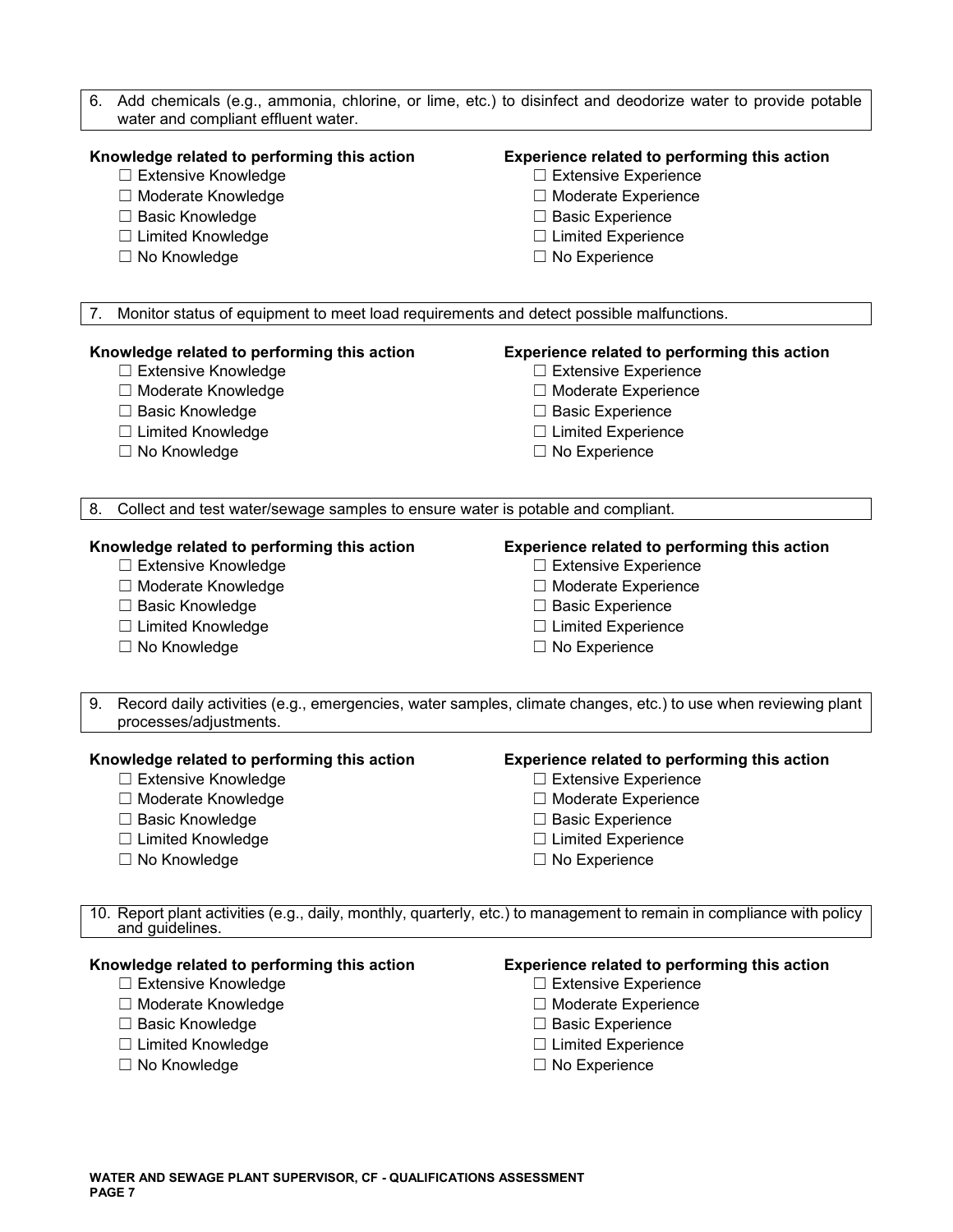#### 11. Inspect equipment and structures/materials to identify possible system operational malfunctions.

# **Knowledge related to performing this action Experience related to performing this action**

- ☐ Extensive Knowledge ☐ Extensive Experience
- ☐ Moderate Knowledge ☐ Moderate Experience
- ☐ Basic Knowledge ☐ Basic Experience
- ☐ Limited Knowledge ☐ Limited Experience
- ☐ No Knowledge ☐ No Experience

- 
- 
- 
- 
- 

12. Perform chemical and laboratory tests to determine the effectiveness of water treatment systems.

### **Knowledge related to performing this action Experience related to performing this action**

- 
- 
- 
- ☐ Limited Knowledge ☐ Limited Experience
- 

- ☐ Extensive Knowledge ☐ Extensive Experience
- ☐ Moderate Knowledge ☐ Moderate Experience
- ☐ Basic Knowledge ☐ Basic Experience
	-
- ☐ No Knowledge ☐ No Experience

13. Maintain skilled/semi-skilled workers' (e.g., contractors, inmates, assistants, etc.) records to ensure accurate time keeping and attendance.

- ☐ Extensive Knowledge ☐ Extensive Experience
- 
- 
- ☐ Limited Knowledge ☐ Limited Experience
- ☐ No Knowledge ☐ No Experience

### **Knowledge related to performing this action Experience related to performing this action**

- 
- ☐ Moderate Knowledge ☐ Moderate Experience
- ☐ Basic Knowledge ☐ Basic Experience
	-
	-

14. Perform periodic operating checks of plant equipment (e.g., pumping systems, chemical feeders, auxiliary equipment [compressors], etc.) to ensure proper operation.

#### **Knowledge related to performing this action Experience related to performing this action**

- ☐ Extensive Knowledge ☐ Extensive Experience
- ☐ Moderate Knowledge ☐ Moderate Experience
- 
- 
- 

- 
- 
- ☐ Basic Knowledge ☐ Basic Experience
- ☐ Limited Knowledge ☐ Limited Experience
- ☐ No Knowledge ☐ No Experience

15. Estimate the cost of supplies/equipment for procurement.

- ☐ Extensive Knowledge ☐ Extensive Experience
- ☐ Moderate Knowledge ☐ Moderate Experience
- ☐ Basic Knowledge ☐ Basic Experience
- ☐ Limited Knowledge ☐ Limited Experience
- 

#### **Knowledge related to performing this action Experience related to performing this action**

- 
- 
- 
- 
- ☐ No Knowledge ☐ No Experience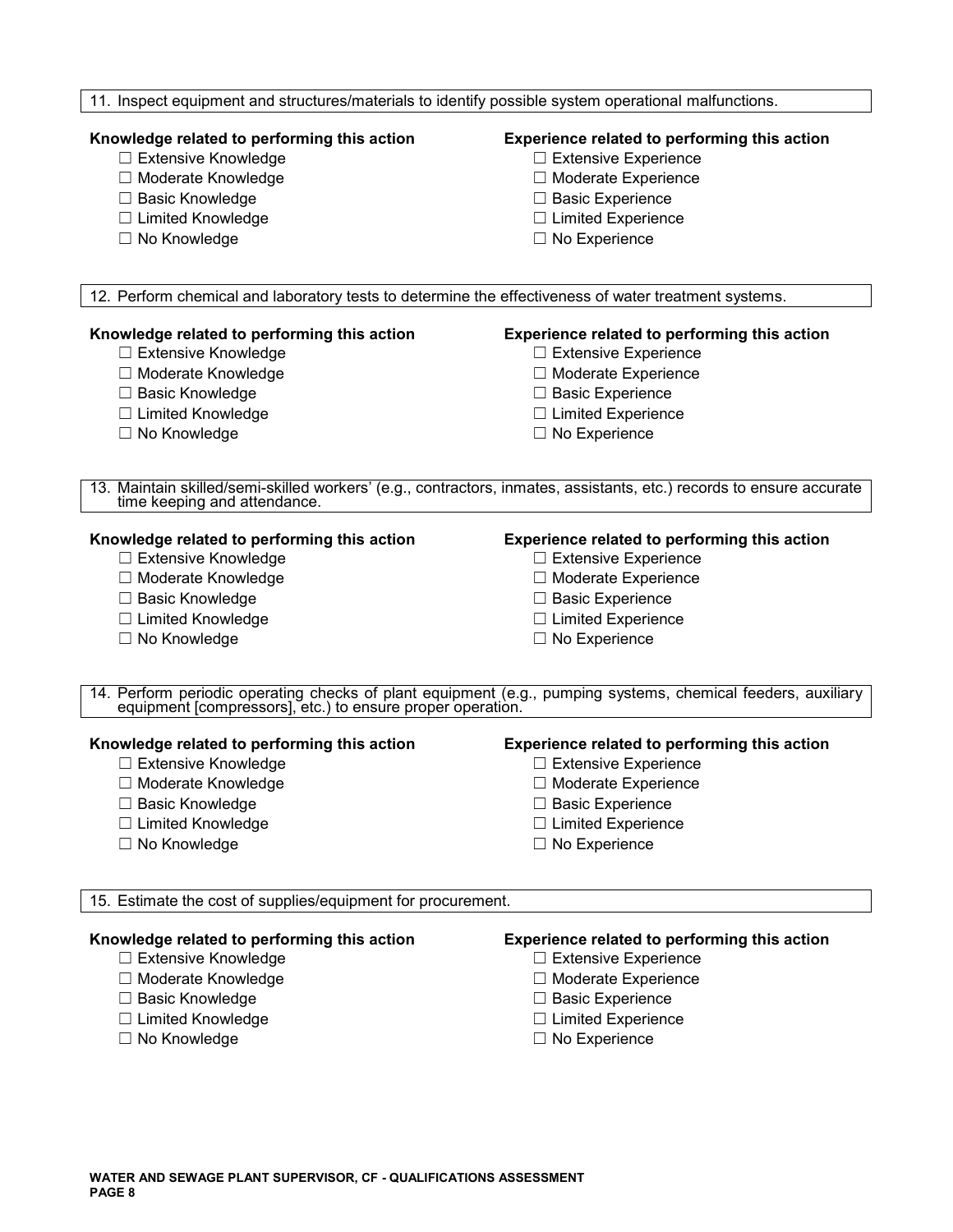| guidelines.                                                                   | 16. Secure work areas to prevent injuries and accidents in order to remain in compliance with policy and           |
|-------------------------------------------------------------------------------|--------------------------------------------------------------------------------------------------------------------|
| Knowledge related to performing this action<br>$\Box$ Extensive Knowledge     | Experience related to performing this action<br>□ Extensive Experience                                             |
| □ Moderate Knowledge                                                          | □ Moderate Experience                                                                                              |
| □ Basic Knowledge                                                             | $\Box$ Basic Experience                                                                                            |
| □ Limited Knowledge                                                           | $\Box$ Limited Experience                                                                                          |
| □ No Knowledge                                                                | $\Box$ No Experience                                                                                               |
|                                                                               |                                                                                                                    |
| the equipment.                                                                | 17. Observe pump motors to detect unusual noises, vibrations, or excessive heat to prevent premature failure of    |
| Knowledge related to performing this action                                   | Experience related to performing this action                                                                       |
| $\Box$ Extensive Knowledge                                                    | $\Box$ Extensive Experience                                                                                        |
| □ Moderate Knowledge                                                          | □ Moderate Experience                                                                                              |
| □ Basic Knowledge                                                             | □ Basic Experience                                                                                                 |
| $\Box$ Limited Knowledge                                                      | $\Box$ Limited Experience                                                                                          |
| □ No Knowledge                                                                | $\Box$ No Experience                                                                                               |
| 18. Coordinate inspections of water storage tanks to make corrective repairs. |                                                                                                                    |
| Knowledge related to performing this action                                   | Experience related to performing this action                                                                       |
| □ Extensive Knowledge                                                         | $\Box$ Extensive Experience                                                                                        |
| □ Moderate Knowledge                                                          | □ Moderate Experience                                                                                              |
| □ Basic Knowledge                                                             | $\Box$ Basic Experience                                                                                            |
| □ Limited Knowledge                                                           | □ Limited Experience                                                                                               |
| □ No Knowledge                                                                | $\Box$ No Experience                                                                                               |
|                                                                               | 19. Supervise the operation of a water treatment and/or sewage treatment plant to deliver quality drinking water   |
| and/or compliant effluent waste water.                                        |                                                                                                                    |
| Knowledge related to performing this action                                   | Experience related to performing this action                                                                       |
| $\Box$ Extensive Knowledge                                                    | <b>Extensive Experience</b>                                                                                        |
| □ Moderate Knowledge                                                          | □ Moderate Experience                                                                                              |
| $\Box$ Basic Knowledge                                                        | $\Box$ Basic Experience                                                                                            |
| □ Limited Knowledge<br>□ No Knowledge                                         | $\Box$ Limited Experience<br>$\Box$ No Experience                                                                  |
|                                                                               |                                                                                                                    |
| more involved analyses to produce potable water.                              | 20. Direct others to perform daily tests of water and sewage in various stages of treatment and personally conduct |
| Knowledge related to performing this action                                   | Experience related to performing this action                                                                       |
| $\Box$ Extensive Knowledge                                                    | $\Box$ Extensive Experience                                                                                        |
| □ Moderate Knowledge                                                          | Moderate Experience                                                                                                |
| $\Box$ Basic Knowledge                                                        | $\Box$ Basic Experience                                                                                            |
| □ Limited Knowledge                                                           | $\Box$ Limited Experience                                                                                          |
| □ No Knowledge                                                                | $\Box$ No Experience                                                                                               |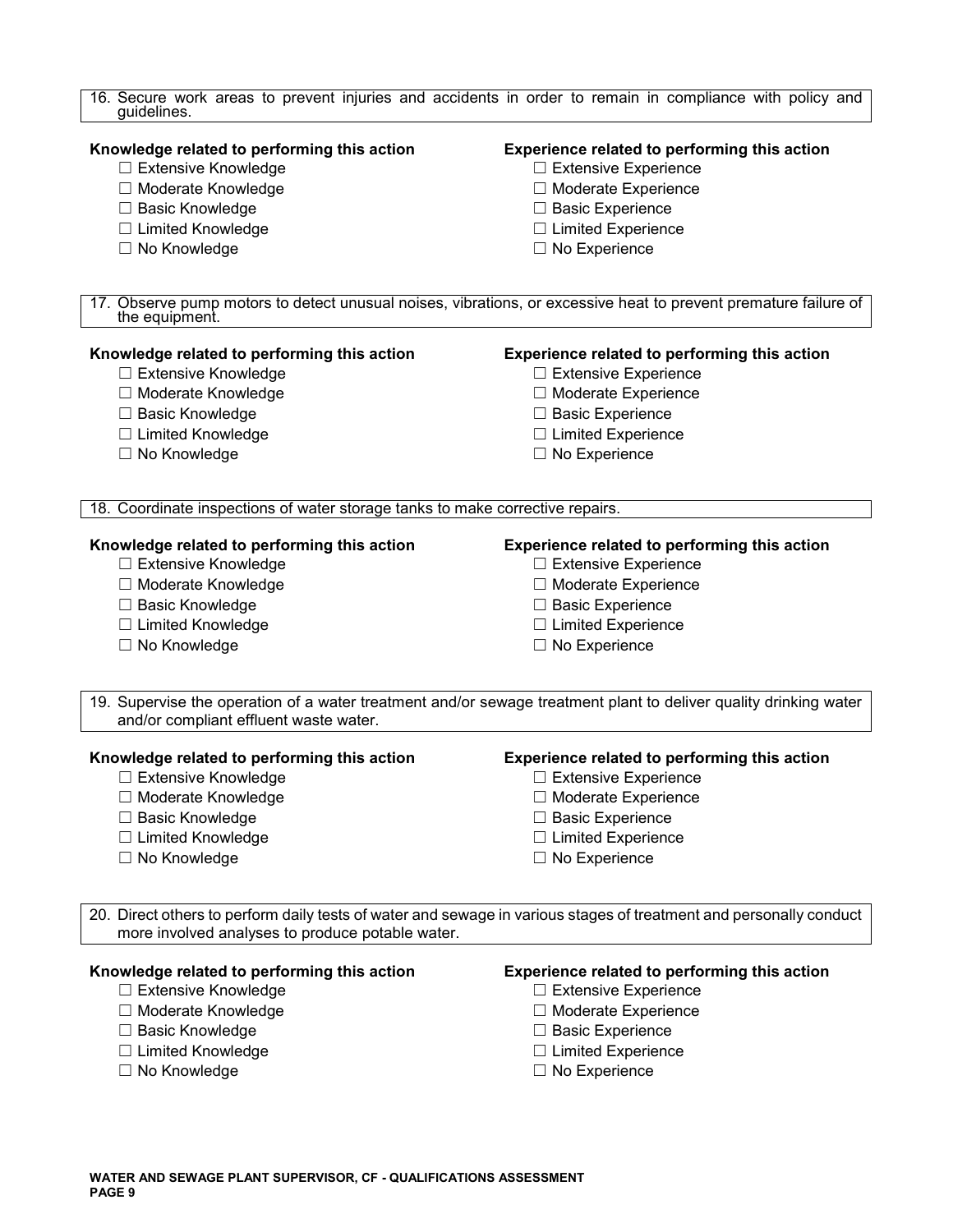- 21. Supervise skilled/semi-skilled workers in cleaning, painting, and maintenance of equipment (e.g., motors, pumps, pipes, etc.) in order to extend the functional life. **Knowledge related to performing this action Experience related to performing this action**  ☐ Extensive Knowledge ☐ Extensive Experience
	-
	-
	-
	-
- 
- ☐ Moderate Knowledge ☐ Moderate Experience
- ☐ Basic Knowledge ☐ Basic Experience
- ☐ Limited Knowledge ☐ Limited Experience
- ☐ No Knowledge ☐ No Experience

22. Direct skilled/semi-skilled workers in the operation of swimming pool and mechanical/related equipment (e.g., pumps, filters, analyzers, compressors, etc.).

#### **Knowledge related to performing this action Experience related to performing this action**

- ☐ Extensive Knowledge ☐ Extensive Experience
- ☐ Moderate Knowledge ☐ Moderate Experience
- 
- 
- 

- 
- 
- ☐ Basic Knowledge ☐ Basic Experience
- ☐ Limited Knowledge ☐ Limited Experience
- ☐ No Knowledge ☐ No Experience

23. Supervise assistants (e.g., skilled/semi-skilled workers, contractors, staff, etc.) completing daily operations of treatment facilities.

- ☐ Extensive Knowledge ☐ Extensive Experience
- ☐ Moderate Knowledge ☐ Moderate Experience
- 
- 
- 

### **Knowledge related to performing this action Experience related to performing this action**

- 
- 
- ☐ Basic Knowledge ☐ Basic Experience
- ☐ Limited Knowledge ☐ Limited Experience
- ☐ No Knowledge ☐ No Experience

# **THIS CONCLUDES THE EXAMINATION**

**REVISION DATE:** 5/7/2020 - FV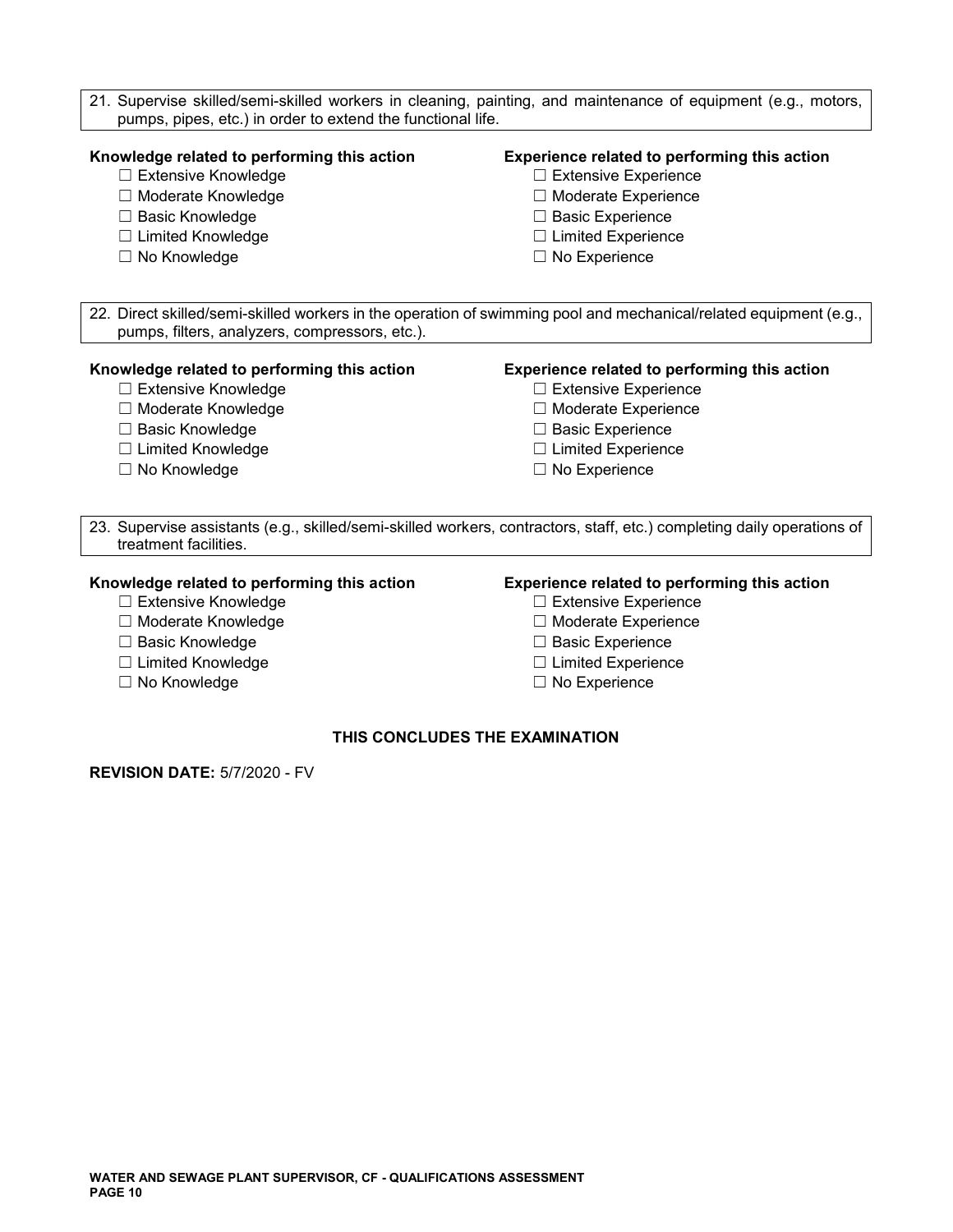### **RECRUITMENT QUESTIONNAIRE**

Applicants are asked to voluntarily provide the information below. The following data will be used for statistical data gathering and reporting purposes. This questionnaire will be separated from the examination and this information will not be used in any employment decisions.

# **GENDER**

- ☐ Male
- ☐ Female
- ☐ Non-binary

# **RACE AND ETHNICITY**

Check **one** box that best describes your race or ethnicity.

- ☐ Black or African American ☐ Multiple Asian\*\* ☐ Multiple Pacific Islander\*\*\*
- ☐ American Indian or Alaska ☐ Indian ☐ Guamanian
- ☐ Hispanic or Latino (alone or ☐ Chinese ☐ Samoan in combination with any other race) ☐ Filipino ☐ Other Pacific Islander
- 
- 
- Native ☐ Cambodian ☐ Hawaiian ☐ White ☐ Japanese ☐ Multiple Races\* ☐ Korean ☐ Laotian ☐ Vietnamese ☐ Other Asian

# **ASIAN PACIFIC ISLANDER**

- 
- 
- 
- 
- 

- \*If you identify with more than one race that is Non-Hispanic or Latino, select Multiple Races.
- \*\*If you identify with more than one Asian ethnicity, select Multiple Asian.

\*\*\*If you identify with more than one Pacific Islander ethnicity, select Multiple Pacific Islander.

### **AUTHORITIES**

Government Code sections 8310.5, 19705, 19790, 19792(h) and California Code of Regulations, Title 2, sections 599.980, 11013(b) authorize the State of California to collect demographic information on job applicants and exam participants for analysis and statistical purposes.

# **CONTINUE TO NEXT PAGE TO COMPLETE RECRUITMENT QUESTIONNAIRE**